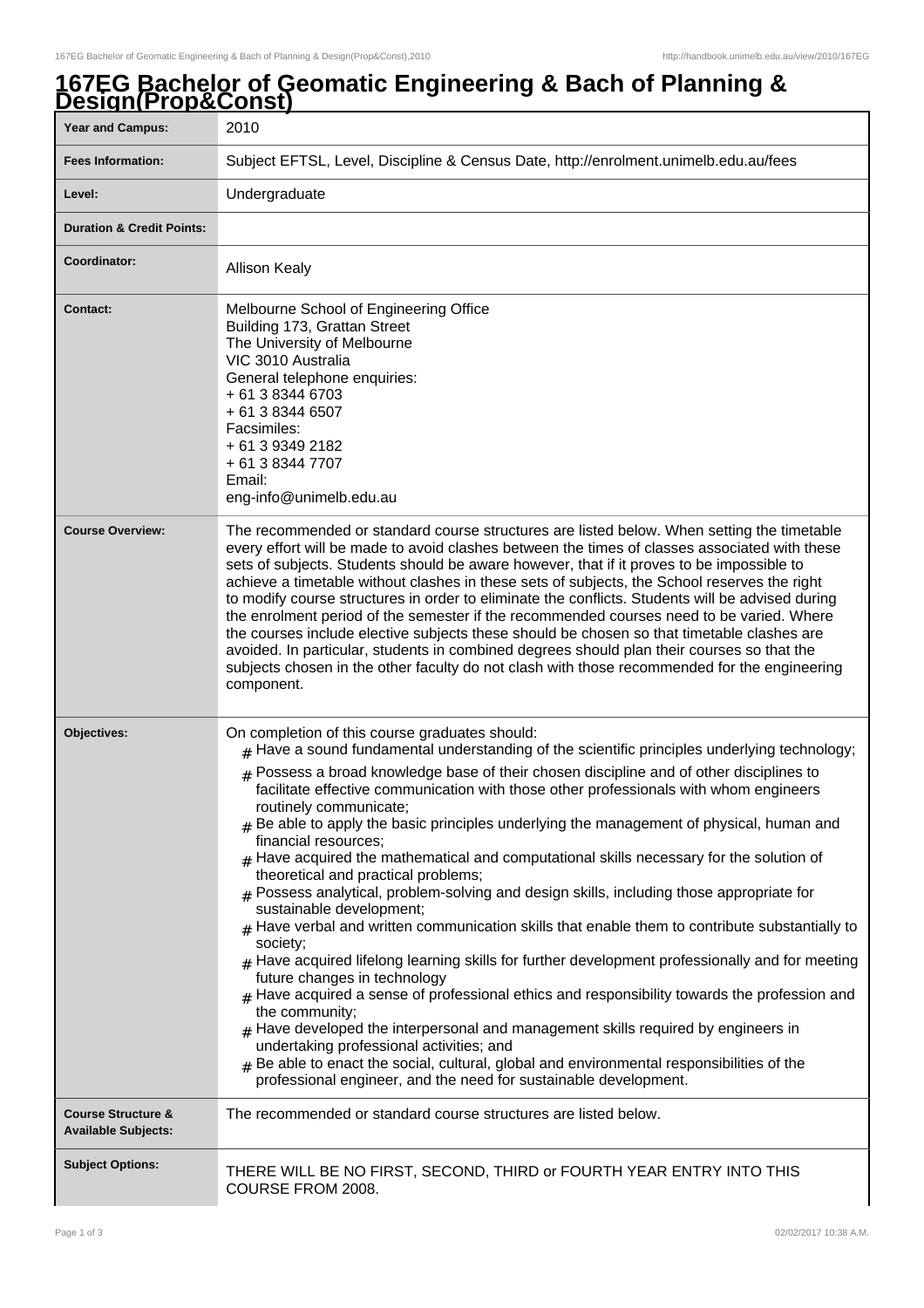## Fourth **Year**

Subjects listed below **MUST** be taken in this approved order, regardless of semester availability.

| Semester 1                                                                                                                                 |                                   |                          |  |  |
|--------------------------------------------------------------------------------------------------------------------------------------------|-----------------------------------|--------------------------|--|--|
| <b>Subject</b>                                                                                                                             | <b>Study Period Commencement:</b> | <b>Credit</b><br>Points: |  |  |
| 451-332 Imaging in the Geosciences                                                                                                         | Not offered 2010                  |                          |  |  |
| GEOM30004 Cadastral Surveying & Land Development                                                                                           | Semester 1                        | 12.50                    |  |  |
| 451-235 Spatial Databases                                                                                                                  | Not offered 2010                  |                          |  |  |
| AND one of the following subjects                                                                                                          |                                   |                          |  |  |
| <b>Subject</b>                                                                                                                             | <b>Study Period Commencement:</b> | <b>Credit</b><br>Points: |  |  |
| 705-315 Urban Economic Geography                                                                                                           | Not offered 2010                  | 12.50                    |  |  |
| 702-216 Introduction to Cost Management                                                                                                    | Not offered 2010                  |                          |  |  |
| Semester 2                                                                                                                                 |                                   |                          |  |  |
| Subject                                                                                                                                    | <b>Study Period Commencement:</b> | <b>Credit</b><br>Points: |  |  |
| GEOM30005 Satellite Positioning and Geodesy                                                                                                | Semester 2                        | 12.50                    |  |  |
| ABPL20003 Income Property Analysis                                                                                                         | Semester 2                        | 12.50                    |  |  |
| AND one of the following                                                                                                                   |                                   |                          |  |  |
| <b>Subject</b>                                                                                                                             | <b>Study Period Commencement:</b> | <b>Credit</b><br>Points: |  |  |
| 705-325 Planning the Productive City                                                                                                       | Not offered 2010                  | 12.50                    |  |  |
| 702-361 Construction Cost Planning                                                                                                         | Not offered 2010                  |                          |  |  |
| AND one of the following                                                                                                                   |                                   |                          |  |  |
| <b>Subject</b>                                                                                                                             | <b>Study Period Commencement:</b> | <b>Credit</b><br>Points: |  |  |
| 451-341 Applications of GIS and Remote Sensing                                                                                             | Not offered 2010                  |                          |  |  |
| 451-340 Integrated Spatial Systems 1                                                                                                       | Not offered 2010                  |                          |  |  |
| GEOM40004 Photogrammetry                                                                                                                   | Semester 2                        | 12.50                    |  |  |
| <b>Fifth Year</b><br>Subjects listed below MUST be taken in this approved order, regardless of semester availability.<br><b>Semester 1</b> |                                   |                          |  |  |
| <b>Subject</b>                                                                                                                             | <b>Study Period Commencement:</b> | <b>Credit</b><br>Points: |  |  |
| GEOM40006 Research Project                                                                                                                 | Year Long                         | 25                       |  |  |
| GEOM40001 Land Administration                                                                                                              | Semester 1                        | 12.50                    |  |  |
| <b>GEOM40005 Professional and Business Studies</b>                                                                                         | Semester 1                        | 12.50                    |  |  |
| 702-353 Statutory Valuation                                                                                                                | Not offered 2010                  |                          |  |  |
| Semester 2                                                                                                                                 |                                   |                          |  |  |

**Subject Study Period Commencement: Credit Points:**